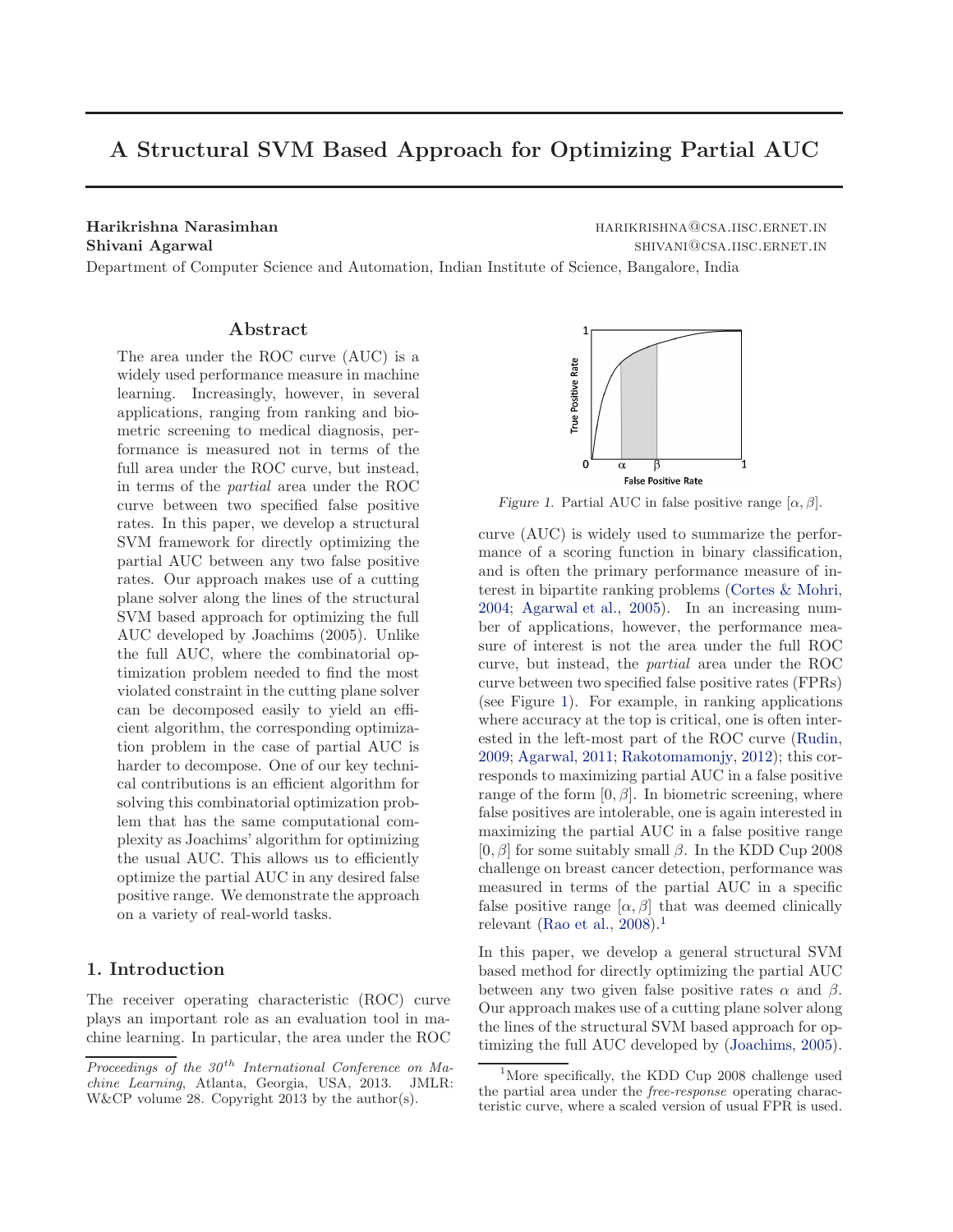Each iteration of the cutting plane method involves a combinatorial search over an exponential number of orderings of the positive vs. negative training instances – with each ordering represented as a binary matrix – to find the currently most violated constraint. In the case of the AUC, this combinatorial optimization problem decomposes neatly into one in which each matrix entry can be chosen independently [\(Joachims](#page-8-0), [2005\)](#page-8-0). Unfortunately, for the partial AUC, such a straightforward decomposition is no longer possible since the negative instances involved in the relevant false positive range can be different for different orderings. We characterize the set of relevant negative instances in the optimal ordering and formulate an equivalent optimization problem with a restricted search space, which can then be broken down into smaller tractable optimization problems. For a false positive range of the form  $[0, \beta]$ , it turns out that following the reformulation, the individual matrix entries can again be optimized independently. For the general case  $[\alpha, \beta]$ , the individual entries of the matrix cannot be chosen independently, but each row of the matrix can be optimized separately – and efficiently. In both cases, the optimization procedure has the same computational complexity as in the case of Joachims' algorithm for optimizing the usual AUC.

Related Work. There has been much work on developing algorithms to optimize the full AUC, mostly in the context of ranking [\(Herbrich et al.,](#page-8-0) [2000;](#page-8-0) [Joachims](#page-8-0), [2002](#page-8-0); [Freund et al.](#page-8-0), [2003;](#page-8-0) [Burges et al.,](#page-8-0) [2005;](#page-8-0) [Joachims](#page-8-0), [2005](#page-8-0)). There has also been interest in the ranking literature in optimizing measures focusing on the left end of the ROC curve, corresponding to maximizing accuracy at the top of the list [\(Rudin,](#page-8-0) [2009\)](#page-8-0); in particular, the recent Infinite Push algorithm [\(Agarwal,](#page-8-0) [2011;](#page-8-0) [Rakotomamonjy,](#page-8-0) [2012](#page-8-0)) can be viewed as maximizing the partial AUC in the range  $[0, \frac{1}{n}]$ , where  $n$  is the number of negative training examples.

The partial AUC in false positive ranges of the form  $[0, \beta]$  has received some attention in the bioinformatics and biometrics literature [\(Pepe & Thompson,](#page-8-0) [2000;](#page-8-0) [Dodd & Pepe,](#page-8-0) [2003](#page-8-0); [Wang & Chang,](#page-8-0) [2011;](#page-8-0) [Ricamato & Tortorella,](#page-8-0) [2011;](#page-8-0) [Hsu & Hsueh,](#page-8-0) [2012\)](#page-8-0); however in most cases, the algorithms developed are heuristic in nature. The asymmetric SVM algorithm of [\(Wu et al.,](#page-8-0) [2008\)](#page-8-0), an extension of one-class SVM that relies on a parameter tuning procedure, also aims to maximize the partial AUC in a range  $[0, \beta]$ . Some recent work on optimizing the partial AUC in general false positive ranges of the form  $[\alpha, \beta]$  includes the boosting-based algorithms pAUC-Boost [\(Komori & Eguchi,](#page-8-0) [2010\)](#page-8-0) and pU -AUCBoost [\(Takenouchi et al.](#page-8-0), [2012](#page-8-0)).

To our knowledge, this is the first work to develop a principled support vector method that can directly optimize the partial AUC in an arbitrary false positive range  $[\alpha, \beta]$ .

Organization. We start with some preliminaries in Section 2. Section [3](#page-2-0) describes our structural SVM based approach for optimizing the partial AUC. Section [4](#page-4-0) gives efficient algorithms for finding the most violated constraint for the cutting plane solver for both the special case  $[0, \beta]$  and the general case  $[\alpha, \beta]$ . Section [5](#page-6-0) gives experimental results on several real-world tasks: ranking applications; protein-protein interaction (PPI) prediction; and medical diagnosis.

#### 2. Preliminaries

Let X be an instance space, and let  $\mathcal{D}_+$ ,  $\mathcal{D}_-$  be probability distributions on X. Given a training sample  $S = (S_+, S_-)$  consisting of m positive instances  $S_+ = (x_1^+, \ldots, x_m^+) \in X^m$  drawn iid according to  $\mathcal{D}_+$ and *n* negative instances  $S_{-} = (x_1^-, \ldots, x_n^-) \in X^n$ drawn iid according to  $\mathcal{D}_-$ , the goal is to learn a scoring function  $f: X \to \mathbb{R}$  that has good performance in terms of the partial AUC between some specified false positive rates  $\alpha$  and  $\beta$ , where  $0 \leq \alpha < \beta \leq 1$ , as described in more detail below.

Partial AUC. Recall that for a scoring function  $f: X \to \mathbb{R}$  and threshold  $t \in \mathbb{R}$ , the true positive rate (TPR) of the classifier sign( $f(x) - t$ ) is the probability that it correctly classifies a random positive instance from  $\mathcal{D}_+$  as positive:<sup>2</sup>

$$
\text{TPR}_f(t) = \mathbf{P}_{x^+ \sim \mathcal{D}_+}[f(x^+) > t].
$$

Similarly, the false positive rate (FPR) of the classifier is the probability that it misclassifies a random negative instance from  $\mathcal{D}_-$  as positive:

$$
\text{FPR}_f(t) = \mathbf{P}_{x^- \sim \mathcal{D}_-} [f(x^-) > t],
$$

The ROC curve for the scoring function  $f$  is then defined as the plot of  $TPR_f(t)$  against  $FPR_f(t)$  for different values of t. The area under this curve can be computed as

$$
\text{AUC}_f \quad = \quad \int_0^1 \text{TPR}_f(\text{ FPR}_f^{-1}(u)) \, du \, ,
$$

where  $\text{FPR}_f^{-1}(u) = \inf \{ t \in \mathbb{R} \mid \text{FPR}_f(t) \leq$  $u$ . Assuming there are no ties, it can be shown [\(Cortes & Mohri](#page-8-0), [2004\)](#page-8-0) that the AUC can be written as

$$
AUC_f = \mathbf{P}_{(x^+,x^-)\sim \mathcal{D}_+\times \mathcal{D}_-}[f(x^+) > f(x^-)].
$$

<sup>&</sup>lt;sup>2</sup>If  $f$  has ties with non-zero probability, then one needs to add a  $\frac{1}{2}P_{x+\sim\mathcal{D}_+}[f(x^+)=t]$  term in the definition.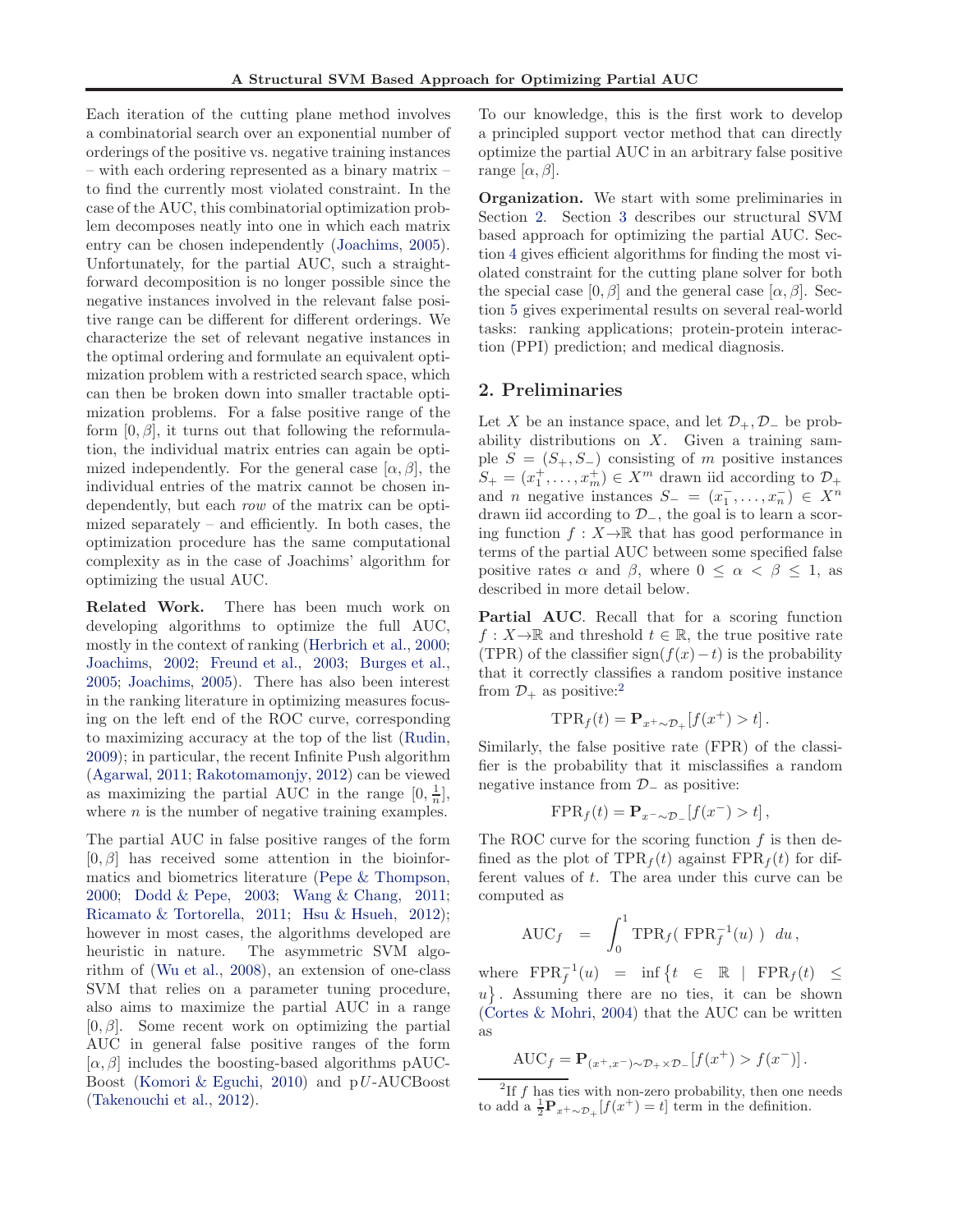<span id="page-2-0"></span>

Figure 2. Empirical partial AUC between FPRs  $\alpha$  and  $\beta$ .

Our interest here is in the area under the curve between FPRs  $\alpha$  and  $\beta$ . The (normalized) partial AUC of f in the range  $[\alpha, \beta]$  is defined as

$$
\mathrm{pAUC}_f(\alpha,\beta) = \frac{1}{\beta-\alpha} \int_{\alpha}^{\beta} \mathrm{TPR}_f(\mathrm{FPR}_f^{-1}(u)) du.
$$

**Empirical Partial AUC.** Given a sample  $S =$  $(S_+, S_-)$  as above, one can plot an empirical ROC curve corresponding to a scoring function  $f : X \rightarrow \mathbb{R}$ ; assuming there are no ties, this is obtained by using

$$
\widehat{\text{TPR}}_f(t) = \frac{1}{m} \sum_{i=1}^m \mathbf{1}(f(x_i^+) > t)
$$

$$
\widehat{\text{FPR}}_f(t) = \frac{1}{n} \sum_{j=1}^n \mathbf{1}(f(x_j^-) > t)
$$

instead of  $TPR_f(t)$  and  $FPR_f(t)$ . Again assuming there are no ties, the area under this empirical curve is given by

$$
\widehat{\text{AUC}}_f = \frac{1}{mn} \sum_{i=1}^m \sum_{j=1}^n \mathbf{1}(f(x_i^+) > f(x_j^-)).
$$

The (normalized) empirical partial AUC of f in the FPR range  $[\alpha, \beta]$  can then be written as [\(Dodd & Pepe,](#page-8-0) [2003\)](#page-8-0) 3

$$
\widehat{\text{pAUC}}_f(\alpha, \beta) = \frac{1}{mn(\beta - \alpha)} \sum_{i=1}^m \left[ (j_{\alpha} - n\alpha) \cdot \mathbf{1}(f(x_i^+) > f(x_{(j_{\alpha})})) + \sum_{j=j_{\alpha}+1}^{j_{\beta}} \mathbf{1}(f(x_i^+) > f(x_{(j)}^-)) + (n\beta - j_{\beta}) \cdot \mathbf{1}(f(x_i^+) > f(x_{(j_{\beta}+1)}^-)) \right],
$$

<sup>3</sup>Dodd & Pepe (2003) used only the sum over  $j_{\alpha}+1$  to  $j_{\beta}$ ; we give a more complete definition here.

Table 1. Scores assigned by two scoring functions  $f_1$  and  $f_2$ to a sample containing 4 positive instances and 5 negative instances.

|                | $\boldsymbol{x}$           | $x_2^+$ $x_3^+$ | $x_4^+$ |                                     |  | $x_1^2$ $x_2^2$ $x_3$ $x_4$ $x_5$ |  |
|----------------|----------------------------|-----------------|---------|-------------------------------------|--|-----------------------------------|--|
| $f_1$          |                            |                 |         | 9.1 6.8 6.1 5.7 8.5 8.1 4.2 3.6 2.3 |  |                                   |  |
| f <sub>2</sub> |                            |                 |         | 9.9 8.7 3.3 2.1 7.6 5.3 4.9 4.4 0.8 |  |                                   |  |
|                |                            |                 |         |                                     |  |                                   |  |
|                |                            |                 |         |                                     |  |                                   |  |
|                | True Positive Rate<br>0.75 |                 |         |                                     |  |                                   |  |
|                | 0.5                        |                 |         |                                     |  |                                   |  |
|                | 0.25                       | 0.1'<br>0.2     |         |                                     |  |                                   |  |
|                |                            |                 |         |                                     |  |                                   |  |

Figure 3. ROC curves for scoring functions  $f_1, f_2$  from Table 1.

**0 1/5 2/5 3/5 4/5 1** False Positive Rate

where  $j_{\alpha} = \lceil n\alpha \rceil$ ,  $j_{\beta} = \lfloor n\beta \rfloor$ , and  $x_{(j)}^-$  denotes the negative instance in S<sup>−</sup> ranked in j-th position (among negatives, in descending order of scores) by  $f$  (see Figure 2 for a visual explanation of the three terms in the sum). Note that we have assumed  $n \geq \frac{1}{\beta - \alpha}$ , so that  $j_{\alpha} \leq j_{\beta}$ .<sup>4</sup>

Partial AUC vs. AUC. Before closing this section, we note that a scoring function with a high AUC value need not be optimal in terms of partial AUC in a particular FPR range. This is illustrated in Table 1 and Figure 3, which show scores assigned by two scoring functions  $f_1$  and  $f_2$  on a hypothetical sample of 4 positive and 6 negative instances, and the corresponding ROC curves. As can be seen, while  $f_1$  gives a higher AUC value,  $f_2$  has higher partial AUC in the FPR range [0.1, 0.2]. This motivates the need to design algorithms tailored for optimizing partial AUC.

# 3. Structural SVM Approach for Optimizing Partial AUC

Given a training sample  $S = (S_+, S_-) \in X^m \times X^n$ , our goal is to find a scoring function  $f: X \to \mathbb{R}$  that maximizes the partial AUC in an FPR range  $[\alpha, \beta]$ , or equivalently, that minimizes the following empirical risk:

$$
\widehat{R}_{\mathrm{pAUC}(\alpha,\beta)}(f) \quad = \quad 1 - \widehat{\mathrm{pAUC}}_f(\alpha,\beta). \tag{1}
$$

We now cast this problem into a structural SVM framework [\(Tsochantaridis et al.,](#page-8-0) [2005](#page-8-0)). In the following, we shall assume  $X \subseteq \mathbb{R}^d$  for some  $d \in \mathbb{Z}_+$  and con-

<sup>4</sup>If  $n < \frac{1}{\beta - \alpha}$ , the empirical partial AUC in the FPR range  $[\alpha, \beta]$  becomes  $\frac{1}{mn(\beta-\alpha)}\sum_{i=1}^m n(\beta-\alpha) \cdot \mathbf{1}(f(x_i^+)$  $f(x_{(j_{\alpha})}^{-}))$ .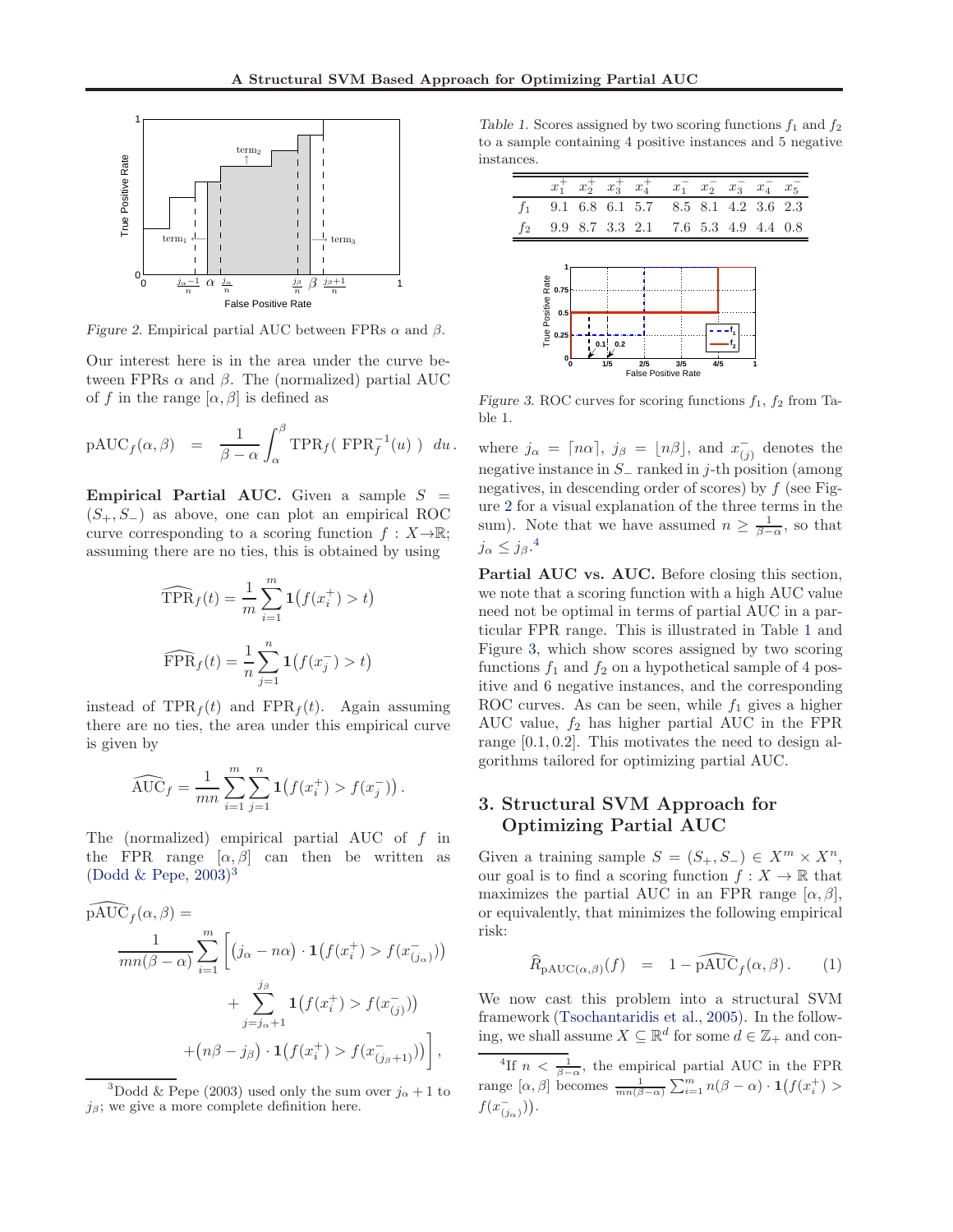<span id="page-3-0"></span>sider linear scoring functions of the form  $f(x) = w^{\top} x$ for some  $w \in \mathbb{R}^d$ ; the approach extends to non-linear functions / non-Euclidean instance spaces using kernels [\(Yu & Joachims,](#page-8-0) [2008\)](#page-8-0).

For any ordering of the training instances, we can represent (errors in) the relative ordering of the m positive instances in  $S_+$  and n negative instances in  $S_-$  via a matrix  $\pi = [\pi_{ij}] \in \{0, 1\}^{m \times n}$  as follows:

$$
\pi_{ij} = \begin{cases} 1 & \text{if } x_i^+ \text{ is ranked below } x_j^- \\ 0 & \text{if } x_i^+ \text{ is ranked above } x_j^- \end{cases}
$$

Not all  $2^{mn}$  matrices in  $\{0,1\}^{m \times n}$  represent a valid relative ordering (due to transitivity requirements). We let  $\Pi_{m,n}$  denote the set of all matrices in  $\{0,1\}^{m \times n}$ that do correspond to valid orderings. Clearly, the correct relative ordering  $\pi^*$  has  $\pi^*_{ij} = 0 \ \forall i, j$ . For any  $\pi \in \Pi_{m,n}$ , we can define the partial AUC loss of  $\pi$ with respect to  $\pi^*$  as

$$
\Delta_{\text{PAUC}(\alpha,\beta)}(\pi^*, \pi) = \frac{1}{mn(\beta - \alpha)} \sum_{i=1}^m \left[ (j_{\alpha} - n\alpha) \cdot \pi_{i,(j_{\alpha})_{\pi}} + \sum_{j=j_{\alpha}+1}^{j_{\beta}} \pi_{i,(j)_{\pi}} + (n\beta - j_{\beta}) \cdot \pi_{i,(j_{\beta}+1)_{\pi}} \right], (2)
$$

where  $(j)_{\pi}$  denotes the index of the negative instance in S<sup>−</sup> ranked in j-th position (among negatives) by any fixed ordering consistent with the matrix  $\pi$  (note that all such orderings yield the same value of partial AUC loss).

Building on the approach of [\(Joachims](#page-8-0), [2005\)](#page-8-0), we define a joint feature map  $\phi: (X^m \times X^n) \times \Pi_{m,n} \to \mathbb{R}^d$ as

$$
\phi(S,\pi) = \frac{1}{mn(\beta-\alpha)} \sum_{i=1}^{m} \sum_{j=1}^{n} (1-\pi_{ij})(x_i^+ - x_j^-).
$$

The above expression evaluates to a (normalized) sum of feature vector differences over all pairs of positivenegative instances in  $S$  in which the positive instance is ordered by  $\pi$  above the negative instance.<sup>5</sup> This choice of  $\phi(S,\pi)$  ensures that for any fixed  $w \in \mathbb{R}^d$ , maximiz- $\text{ing } w^\top \phi(S, \pi) \text{ over } \pi \in \Pi_{m,n} \text{ yields an ordering matrix}$ 

consistent with the scoring function  $f(x) = w^{\top}x$ . The problem of optimizing the partial AUC now reduces to finding a  $w \in \mathbb{R}^d$  for which the maximizer over  $\pi \in \Pi_{m,n}$  of  $w^{\top}\phi(S,\pi)$  has the highest partial AUC (or minimum partial AUC loss). This can be framed as the following convex optimization problem:

$$
\min_{w,\xi \ge 0} \frac{1}{2} ||w||^2 + C\xi
$$

s.t. 
$$
\forall \pi \in \Pi_{m,n}
$$
:  
\n $w^{\top}(\phi(S, \pi^*) - \phi(S, \pi)) \geq \Delta_{\text{PAUC}(\alpha, \beta)}(\pi^*, \pi) - \xi,$ 

which in turn can be written as

$$
\min_{w,\xi \ge 0} \frac{1}{2} ||w||^2 + C\xi \tag{OP1}
$$

s.t. 
$$
\forall \pi \in \Pi_{m,n}
$$
:  
\n
$$
\frac{1}{mn(\beta - \alpha)} \sum_{i=1}^{m} \sum_{j=1}^{n} \pi_{ij} w^{\top} (x_i^+ - x_j^-) \ge
$$
\n
$$
\Delta_{\text{PAUC}(\alpha,\beta)}(\pi^*, \pi) - \xi,
$$

where  $C > 0$  is an appropriate regularization parameter. It can be shown that the slack variable  $\xi$  in the above optimization problem evaluates to an upper bound on the empirical partial AUC risk in Eq. [\(1\)](#page-2-0) (details will be provided in a longer version of the paper). For  $\alpha = 0$  and  $\beta = 1$ , the above optimization problem reduces to that associated with the full AUC considered in [\(Joachims,](#page-8-0) [2005\)](#page-8-0). As we shall see, solving the above optimization problem for the partial AUC turns out to be more tricky.

The optimization problem OP1 has an exponential number of constraints, one for each matrix  $\pi \in \Pi_{m,n}$ . To solve this problem, we use the cutting plane method, which is based on the fact that for any  $\epsilon > 0$ , a small subset of the constraints is sufficient to find an  $\epsilon$ -approximate solution to the problem [\(Joachims,](#page-8-0) [2006\)](#page-8-0). In particular, the cutting plane method starts with an empty constraint set  $\mathcal{C} = \emptyset$ , and on each iteration, adds the most violated constraint to  $C$ , thereby solving a tighter relaxation of OP1 in the subsequent iteration; this continues until no constraint is violated by more than  $\epsilon$  (see supplementary material for an outline of this algorithm).

It can be shown that for any fixed regularization parameter  $C > 0$  and accuracy parameter  $\epsilon > 0$ , the cutting plane method converges in a constant number of iterations [\(Joachims,](#page-8-0) [2006\)](#page-8-0). Since the quadratic program in each iteration of this algorithm is of constant size, the only bottleneck in the algorithm is the combinatorial optimization over  $\Pi_{m,n}$  required to find the most violated constraint. In the following, we show how this combinatorial optimization can be performed

<sup>5</sup>Note that while the definition of partial AUC loss in Eq. (2) involves only a subset of the negative instances in S<sub>-</sub> corresponding to the FPR interval  $[\alpha, \beta]$ , the definition of the feature map  $\phi(S, \pi)$  includes all negative instances in S−. This 'mismatch' between the loss and feature vector is necessary and is handled in the argmax operation in [OP2;](#page-4-0) while one could imagine defining  $\phi(S,\pi)$  by summing over only the negative instances that fall in the range  $[\alpha, \beta]$  using a ranking consistent with  $\pi$ , this would not yield a unique feature vector since such a ranking is not unique.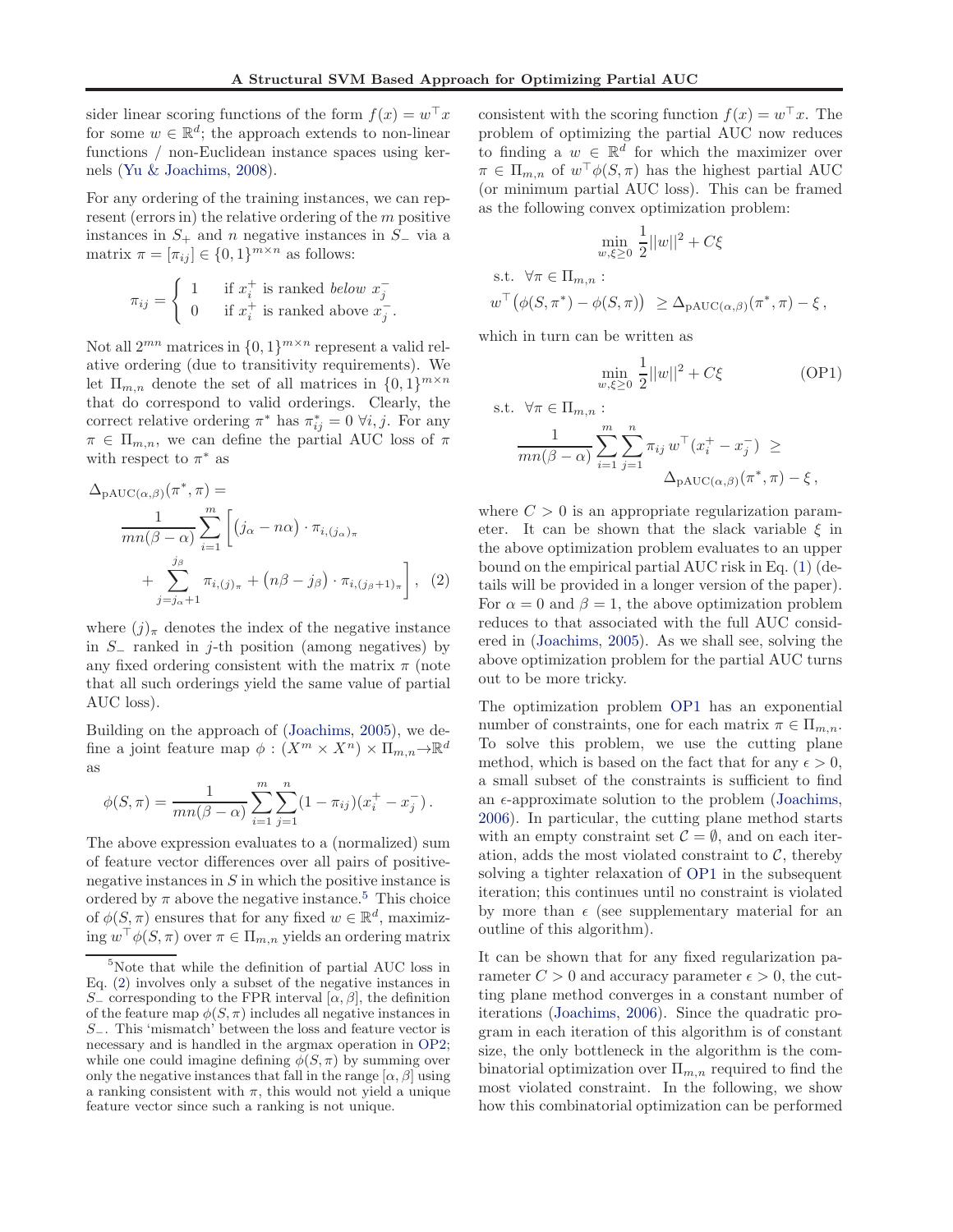<span id="page-4-0"></span>efficiently for the partial AUC, yielding an overall time complexity that is polynomial in the size of the training sample, and moreover, that matches the computational complexity for the full AUC.

## 4. Efficient Algorithms for Finding the Most Violated Constraint

As noted above, obtaining a polynomial-time cutting plane method for optimizing the partial AUC in the structural SVM setting of [OP1](#page-3-0) hinges on having a polynomial-time algorithm for the combinatorial optimization problem (over  $\Pi_{m,n}$ ) associated with finding the most violated constraint on each iteration, which can be stated explicitly as follows:

$$
\bar{\pi} = \underset{\pi \in \Pi_{m,n}}{\operatorname{argmax}} Q_w(\pi), \qquad (OP2)
$$

where

$$
Q_w(\pi) = \Delta_{\text{PAUC}(\alpha,\beta)}(\pi^*, \pi)
$$

$$
-\frac{1}{mn(\beta-\alpha)}\sum_{i=1}^m \sum_{j=1}^n \pi_{ij} w^\top (x_i^+ - x_j^-).
$$
(3)

In the case of AUC, the above argmax (over an exponential number of matrices) can be easily computed by neatly decomposing the problem into one where each  $\pi_{ij}$  can be chosen independently [\(Joachims,](#page-8-0) [2005](#page-8-0)). For the case of partial AUC in an arbitrary FPR interval  $[\alpha, \beta]$ , it is not obvious how such a decomposition is possible as the loss term in the objective  $Q_w(\pi)$ now involves different subsets of negative instances for different orderings  $\pi \in \Pi_{m,n}$ . However it turns out that by working with a restricted search space of orderings in  $\Pi_{m,n}$ , one can indeed break down OP2 into smaller maximization problems over (groups of)  $\pi_{ij}$ 's, and that the resulting maximization problems can then be solved with the same computational cost as that required for the usual AUC. To proceed, for any  $w \in \mathbb{R}^d$ , let us define the set

$$
\Pi_{m,n}^w = \left\{ \pi \in \Pi_{m,n} \mid \forall i, j_1 < j_2 : \pi_{i,(j_1)_w} \geq \pi_{i,(j_2)_w} \right\}.
$$

This is the set of all ordering matrices  $\pi$  in which any two negative instances that are separated by a positive instance are sorted according to  $w$  (i.e. in descending order of the scores  $w^{\top} x_j^{-}$ ). Then we have the following result (see supplementary material for a proof):

**Theorem 1.** The solution  $\bar{\pi}$  to OP2 lies in  $\Pi_{m,n}^w$ .<sup>6</sup>

This allows us to restrict the search space to  $\Pi^w_{m,n}$  and rewrite OP2 as follows:

$$
\bar{\pi} = \underset{\pi \in \Pi_{m,n}^w}{\operatorname{argmax}} Q_w(\pi). \tag{OP3}
$$

Now note that for any  $\pi \in \Pi_{m,n}$ , any ordering of the instances that is consistent with  $\pi$  yields the same value of  $Q_w(\pi)$ . In particular, for any  $\pi \in \Pi_{m,n}^w$ , there is an ordering consistent with  $\pi$  in which all negative instances are sorted according to w (this follows from the definition of  $\Pi^w_{m,n}$ ). This gives

 $Q_w(\pi) = \widetilde{Q}_w(\pi) \quad \forall \pi \in \Pi_{m,n}^w,$ where

$$
\widetilde{Q}_{w}(\pi) = \sum_{i=1}^{m} \left[ -\sum_{j=1}^{j_{\alpha}-1} \pi_{i,(j)_{w}} w^{\top} x_{i,(j)_{w}}^{\pm} + \pi_{i,(j_{\alpha})_{w}} ((j_{\alpha} - n\alpha) - w^{\top} x_{i,(j_{\alpha})_{w}}^{\pm}) + \sum_{j=j_{\alpha}+1}^{j_{\beta}} \pi_{i,(j)_{w}} (1 - w^{\top} x_{i,(j)_{w}}^{\pm}) + \pi_{i,(j_{\beta}+1)_{w}} ((n\beta - j_{\beta}) - w^{\top} x_{i,(j_{\beta}+1)_{w}}^{\pm}) - \sum_{j=j_{\beta}+2}^{n} \pi_{i,(j)_{w}} w^{\top} x_{i,(j)_{w}}^{\pm} \right], \tag{4}
$$

where  $(j)_w$  refers to the index of the negative instance in  $S_$  ranked in j-th position by w, and where we have used the shorthand notation  $x_{ij}^{\pm} = (x_i^+ - x_j^-)$ . This allows us to rewrite OP3 as follows:

$$
\bar{\pi} = \underset{\pi \in \Pi_{m,n}^w}{\operatorname{argmax}} \tilde{Q}_w(\pi). \tag{OP4}
$$

This optimization problem is now easier to solve as the set of negative instances over which the loss term in the objective is computed is the same for all orderings in the search space. Below we give efficient algorithms for solving this problem both for the special case when the FPR range of interest is of the form  $[0, \beta]$ , and for the general case  $[\alpha, \beta]$ .

#### 4.1. Efficient Algorithm for Special Case  $[0, \beta]$

For  $\alpha = 0$ , we have  $j_{\alpha} = \lceil n\alpha \rceil = 0$ . In this case,  $Q_w(\pi)$ reduces to the following:

$$
\widetilde{Q}_{w}(\pi) = \sum_{i=1}^{m} \left[ \sum_{j=1}^{j_{\beta}} \pi_{i,(j)_{w}} \left( 1 - w^{\top} x_{i,(j)_{w}}^{\pm} \right) + \pi_{i,(j_{\beta}+1)_{w}} \left( (n\beta - j_{\beta}) - w^{\top} x_{i,(j_{\beta}+1)_{w}}^{\pm} \right) - \sum_{j=j_{\beta}+2}^{n} \pi_{i,(j)_{w}} w^{\top} x_{i,(j)_{w}}^{\pm} \right]. \tag{5}
$$

<sup>6</sup>We note that a similar observation was made for the optimizer associated with the mean average precision (MAP) objective in [\(Yue et al.,](#page-8-0) [2007\)](#page-8-0).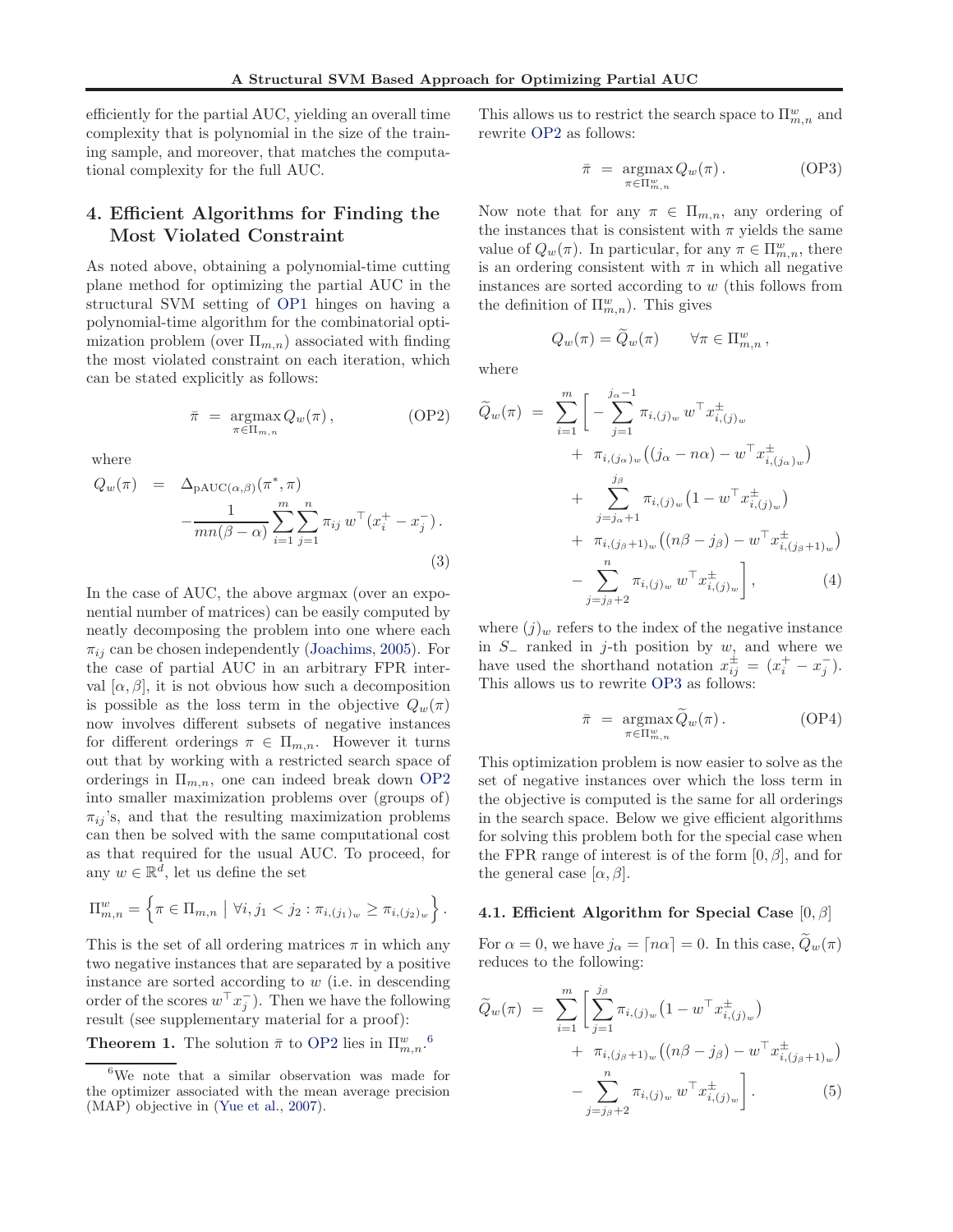We consider solving a relaxation of [OP4](#page-4-0) in which the above objective is optimized over all  $\pi \in \{0,1\}^{m \times n}$ :

$$
\bar{\pi} = \underset{\pi \in \{0,1\}^{m \times n}}{\operatorname{argmax}} \widetilde{Q}_w(\pi). \quad \text{(OP5)}
$$

As can be seen from Eq. [\(5\)](#page-4-0), the objective  $Q_w(\pi)$  decomposes into a sum of terms involving the individual elements  $\pi_{i,j}$ , and therefore the solution to [OP5](#page-4-0) is obtained by maximizing  $Q_w(\pi)$  over each element  $\pi_{i,j} \in \{0,1\}$  separately, which clearly yields:

$$
\bar{\pi}_{i,(j)_w} = \begin{cases}\n1(w^\top x_{i,(j)_w}^{\pm} \le 1) & \text{if } j \in \{1, \ldots, j_\beta\} \\
1(w^\top x_{i,(j)_w}^{\pm} \le n\beta - j_\beta) & \text{if } j = j_\beta + 1 \\
1(w^\top x_{i,(j)_w}^{\pm} \le 0) & \text{otherwise.} \n\end{cases}
$$
\n(6)

The following result shows that this solution to the re-laxed problem [OP5](#page-4-0) actually lies in  $\Pi^w_{m,n}$ , and therefore this is also a solution to the desired problem [OP4:](#page-4-0)

**Theorem 2.** The ordering matrix  $\bar{\pi}$  defined by Eq. (6) lies in  $\Pi^w_{m,n}$ .

*Proof.* (sketch) Let  $i \in [m]$  and  $j_1 < j_2$ . There are 5 possibilities: (1)  $j_1, j_2 \in \{1, \ldots, j_\beta\};$  (2)  $j_1, j_2 \in$  $\{j_\beta+2,\ldots,n\};$  (3)  $j_1 \in \{1,\ldots,j_\beta\}$  and  $j_2 = j_\beta+1;$ (4)  $j_1 = j_\beta + 1$  and  $j_2 \in \{j_\beta + 2, ..., n\}$ ; and (5)  $j_1 \in \{1, \ldots, j_\beta\}$  and  $j_2 \in \{j_\beta + 2, \ldots, n\}$ . In each case, it can be verified from Eq. (6) that  $\bar{\pi}_{i,(j_1)_w} \geq$  $\bar{\pi}_{i,(j_2)_w}$  (in each case, taking  $\bar{\pi}_{i,(j_1)_w} < \bar{\pi}_{i,(j_2)_w}$  gives  $w^{\top} x_{(j_1)_w}^{\top} < w^{\top} x_{(j_2)_w}^{\top}$ , a contradiction).

A straightforward implementation to compute the solution in Eq. (6) has computational complexity  $O(mn + n \log n)$ . Using a more compact representation of the orderings, this can be further reduced to  $O((m+n)\log(m+n))$  [\(Joachims,](#page-8-0) [2005\)](#page-8-0) (details will be provided in a longer version of the paper).

#### 4.2. Efficient Algorithm for General Case  $[\alpha, \beta]$

In the general case, where we allow FPR intervals of the form  $[\alpha, \beta]$  for  $\alpha > 0$ , it is no longer sufficient to solve a relaxation of [OP4](#page-4-0) over all  $\pi \in \{0,1\}^{m \times n}$  as the resulting solution no longer lies in  $\Pi^w_{m,n}$ . Therefore the individual  $\pi_{ij}$ 's can no longer be chosen independently. However, it turns out that each row of the matrix,  $\pi_i \in \{0,1\}^n$ , can still be considered separately, and moreover, that the optimization over each  $\pi_i$  can be done efficiently. In particular, note that for each  $i$ , the *i*-th row of  $\bar{\pi}$  essentially corresponds to an interleaving of the lone positive instance  $x_i^+$  with the list of negative instances sorted according to  $w^{\top} x_j^-$ ; thus each  $\bar{\pi}_i$  is of the form

$$
\bar{\pi}_{i,(j)_w} = \begin{cases} 1 & \text{if } j \in \{1, \dots, r_i\} \\ 0 & \text{if } j \in \{r_i + 1, \dots, n\} \end{cases}
$$
 (7)

Algorithm 1 Find Most-Violated Constraint

1: Inputs:  $S = (S_+, S_-), \alpha, \beta, w$ 2: For  $i = 1, ..., m$  do 3: Optimize over  $r_i \in \{0, \ldots, j_\alpha - 1\}$ :  $\pi^{(1)}_{i,(j)_w} =$  $\int 1(w^{\top} x_{i,(j)_w}^{\pm} \leq 0), \quad j \in \{1, \ldots, j_\alpha - 1\}$ 0,  $j \in \{j_{\alpha}, \ldots, n\}$ 4: Optimize over  $r_i \in \{j_\alpha\}$ :  $\pi^{(2)}_{i,(j)_w} =$  $\left\{1, j \in \{1, \ldots, j_{\alpha}\}\right\}$ 0,  $j \in \{j_{\alpha}+1,\ldots,n\}$ 5: Optimize over  $r_i \in \{j_\alpha+1,\ldots,n\}$ :  $\pi^{(3)}_{i,(j)_w} =$  $\sqrt{ }$  $\int$  $\overline{\mathcal{L}}$ 1,  $j \in \{1, ..., j_{\alpha} + 1\}$  $1(w^{\top} x_{i,(j)_w}^{\pm} \le 1), \quad j \in \{j_\alpha + 2,\ldots, j_\beta\}$  $\mathbf{1}(w^\top x_{i,(j)_w}^\pm \leq n\beta - j_\beta), \quad j = j_\beta + 1$  $1(w^{\top} x_{i,(j)_w}^{\pm} \leq 0), \quad j \in \{j_\beta + 2,\ldots, n\}$ 6:  $\bar{k} = \underset{k \in \{1,2,3\}}{\text{argmax}}$ f term inside sum over  $i$  in Eq. [\(4\)](#page-4-0) evaluated at  $\pi_i^{(k)}$  $\mathcal{L}$ 7:  $\bar{\pi}_i = \pi_i^{(\bar{k})}$ 8: End For 9: Output:  $\bar{\pi}$ 

for some  $r_i \in \{0, 1, \ldots, n\}$ . In other words, the optimization over  $\pi_i \in \{0,1\}^n$  reduces to an optimization over  $r_i \in \{0, 1, \ldots, n\}$ , or equivalently, an optimization over  $\pi_i \in R_i^w$ , where

$$
R_i^w = \{ \pi_i \in \{0, 1\}^n \mid \forall j_1 < j_2 : \pi_{i, (j_1)_w} \ge \pi_{i, (j_2)_w} \}
$$

with  $|R_i^w| = n + 1$ . Clearly, we have  $\Pi_{m,n}^w = R_1^w \times$  $\ldots \times R_m^w$ , and therefore we can rewrite [OP4](#page-4-0) as

$$
\bar{\pi} = \operatorname*{argmax}_{\pi \in R_1^w \times ... \times R_m^w} \tilde{Q}_w(\pi). \qquad \text{(OP6)}
$$

Since the objective  $Q_w(\pi)$  (as given by Eq. [\(4\)](#page-4-0)) decomposes into a sum of terms involving the individual rows  $\pi_i$ , OP6 can be solved by maximizing  $Q_w(\pi)$ over each row  $\pi_i \in R_i^w$  separately. In a straightforward implementation of this optimization, for each  $i \in \{1, \ldots, m\}$ , one would evaluate the term inside the sum over i in Eq. [\(4\)](#page-4-0) for each of the  $n+1$  values of  $r_i$  (corresponding to the  $n + 1$  choices of  $\pi_i \in R_i^w$ ; see Eq. (7)) and select the optimal among these; each such evaluation takes  $O(n)$  time, yielding an overall time complexity of  $O(mn^2)$ . It turns out, however, that one can partition the  $n+1$  values of  $r_i$  into 3 groups,  $\{0, ..., j_{\alpha} - 1\}$ ,  $\{j_{\alpha}\}$ , and  $\{j_{\alpha} + 1, ..., n\}$ , such that the optimization over  $r_i$  in each of these 3 groups (after the negative instances have been sorted according to w) can be implemented in  $O(n)$  time; this yields an overall time complexity of  $O(mn + n \log n)$ . A description is given in Algorithm 1. Again, using a more compact representation of the orderings, it is possible to further reduce the computational complexity of Algorithm 1 to  $O((m+n) \log(m+n))$  [\(Joachims,](#page-8-0) [2005\)](#page-8-0) (details will be provided in an extended version).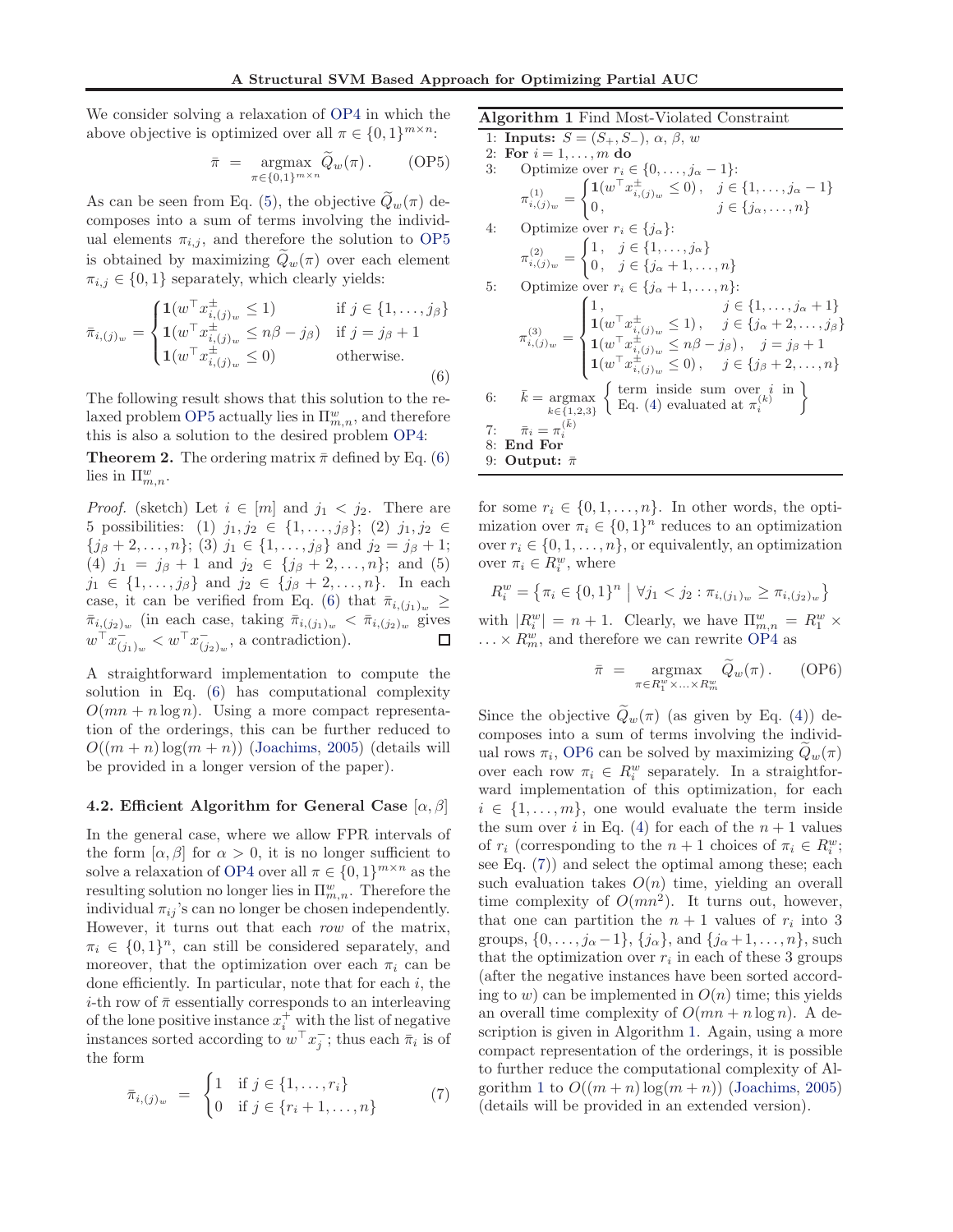<span id="page-6-0"></span>Thus, for both  $[0, \beta]$  and  $[\alpha, \beta]$  cases, it is possible to find the most violated constraint for the partial AUC in the same time as that required for the usual AUC.

#### 5. Experiments

This section contains an experimental evaluation of our structural SVM based method for optimizing partial AUC, which we refer to as  $\text{SVM}_{\text{PAUC}}$ , on several real-world tasks: ranking applications; protein-protein interaction (PPI) prediction; and medical diagnosis.<sup>7</sup>,<sup>8</sup> All experiments involve learning a linear function.

### 5.1. Partial AUC in  $[0, \beta]$  for Ranking Applications

As noted in the introduction, several ranking applications require optimizing performance at the top of the list, which corresponds to optimizing partial AUC in an FPR range of the form  $[0, \beta]$ . We consider two such applications here.

Cheminformatics. Here one is given examples of chemical compounds that are active or inactive against a therapeutic target, and the goal is to rank new compounds such that active ones appear at the top of the list. We used a virtual screening data set from [\(Jorissen & Gilson](#page-8-0), [2005\)](#page-8-0); this contains 2142 compounds, each represented as a 1021-bit vector using the FP2 molecular fingerprint representation as in [\(Agarwal et al.,](#page-8-0) [2010\)](#page-8-0). There are 5 sets of 50 active compounds each (active against 5 different targets), and 1892 inactive compounds. For each target, the 50 active compounds are treated as positive, and all others as negative. We considered optimizing the partial AUC in the FPR range [0, 0.1]. The results, averaged over the 5 targets and 10 random 10%-90% train-test splits for each target (subject to preserving the proportion of positives) are shown in Table 2. 9 For comparison, we also show results obtained using the  $\text{SVM}_{\text{AUC}}$  algorithm of [\(Joachims](#page-8-0), [2005\)](#page-8-0), as well as three existing algorithms for optimizing partial AUC: asymmetric SVM (ASVM) [\(Wu et al.](#page-8-0), [2008\)](#page-8-0), pAUC-Boost [\(Komori & Eguchi,](#page-8-0) [2010\)](#page-8-0), and a greedy heuristic method due to [\(Ricamato & Tortorella](#page-8-0), [2011\)](#page-8-0).

Table 2. Results on cheminformatics data set.

|                                   | pAUC(0, 0.1) |
|-----------------------------------|--------------|
| $\text{SVM}_{\text{PAUC}}[0,0.1]$ | 65.25        |
| $\text{SVM}_{\text{AUC}}$         | $62.64*$     |
| $\text{ASVM}[0,0.1]$              | 63.80        |
| pAUCBoost[0,0.1]                  | $43.89*$     |
| $Greedy-Heuristic[0,0.1]$         | $8.33*$      |

Information retrieval (IR). Another ranking application where accuracy at the top is important is IR. Here one is given a certain number of training queries together with documents labeled as relevant for the query (positive) or irrelevant (negative), and the goal is to rank documents for new queries. We evaluated our algorithm on two widely used IR data sets: TD2004, which is part of the LETOR 2.0 collection [\(Liu et al.](#page-8-0), [2007\)](#page-8-0) (75 queries; total of 444 positive documents and 73726 negative documents); and the TREC10 data set (50 queries, 2892 positive documents and 203507 negative documents) used in [\(Yue et al.,](#page-8-0) [2007\)](#page-8-0). In TD2004, each document is represented using 44 features, while those in TREC10 are represented using 750 features. For each data set, we used random splits containing 60% of the queries for training, 20% for validation and the remaining for testing (subject to preserving the proportion of positives). The results, averaged over 10 such random splits, are shown in Table [3.](#page-7-0) In this case, the existing algorithms for optimizing partial AUC do not apply easily as they are not designed to handle queries; we include a comparison with SVMAUC as a baseline. Since in IR it is common to focus on just a small number of documents at the top, we show performance in terms of a range of partial AUC values that capture this, as well as the AUC. As can be seen, optimizing partial AUC tends to give higher accuracy close to the very top of the list; where SVMAUC has similar performance, the difference is not statistically significant.

### 5.2. Partial AUC in  $[0, \beta]$  for PPI Prediction

In protein-protein interaction (PPI) prediction, given a pair of proteins, the task is to predict whether they interact or not; here again the partial AUC has been used as an evaluation measure [\(Qi et al.](#page-8-0), [2006\)](#page-8-0). We used the PPI data for Yeast from [\(Qi et al.](#page-8-0), [2006\)](#page-8-0), which contains 2865 protein pairs known to be interacting (positive) and a random set of 237384 protein pairs assumed to be non-interacting (negative). Each protein pair is represented by 162 features, but there are several missing features; we used a subset of 85 features that contained less than 25% missing values (with missing feature values replaced by mean/mode values). The results, averaged over 10 random 1%-9%- 90% train-validation-test splits (subject to preserving

 ${}^{7}$ Code for SVM<sub>pAUC</sub> (implemented using APIs from [\(Joachims](#page-8-0), [2008](#page-8-0)) and [\(Vedaldi,](#page-8-0) [2008](#page-8-0))) is available at [http://clweb.csa.iisc.ernet.in/harikrishna/](http://clweb.csa.iisc.ernet.in/harikrishna/Papers/SVMpAUC/) [Papers/SVMpAUC/](http://clweb.csa.iisc.ernet.in/harikrishna/Papers/SVMpAUC/).

<sup>8</sup> See supplementary material for details of parameter tuning and data preprocessing.

<sup>&</sup>lt;sup>9</sup>In all our evaluations, we used a slightly modified definition of partial AUC that allows for ties. A star against a baseline method in the table indicates a statistically significant difference between SVMpAUC and the method (using the two-sided Wilcoxon test) at a 95% confidence level.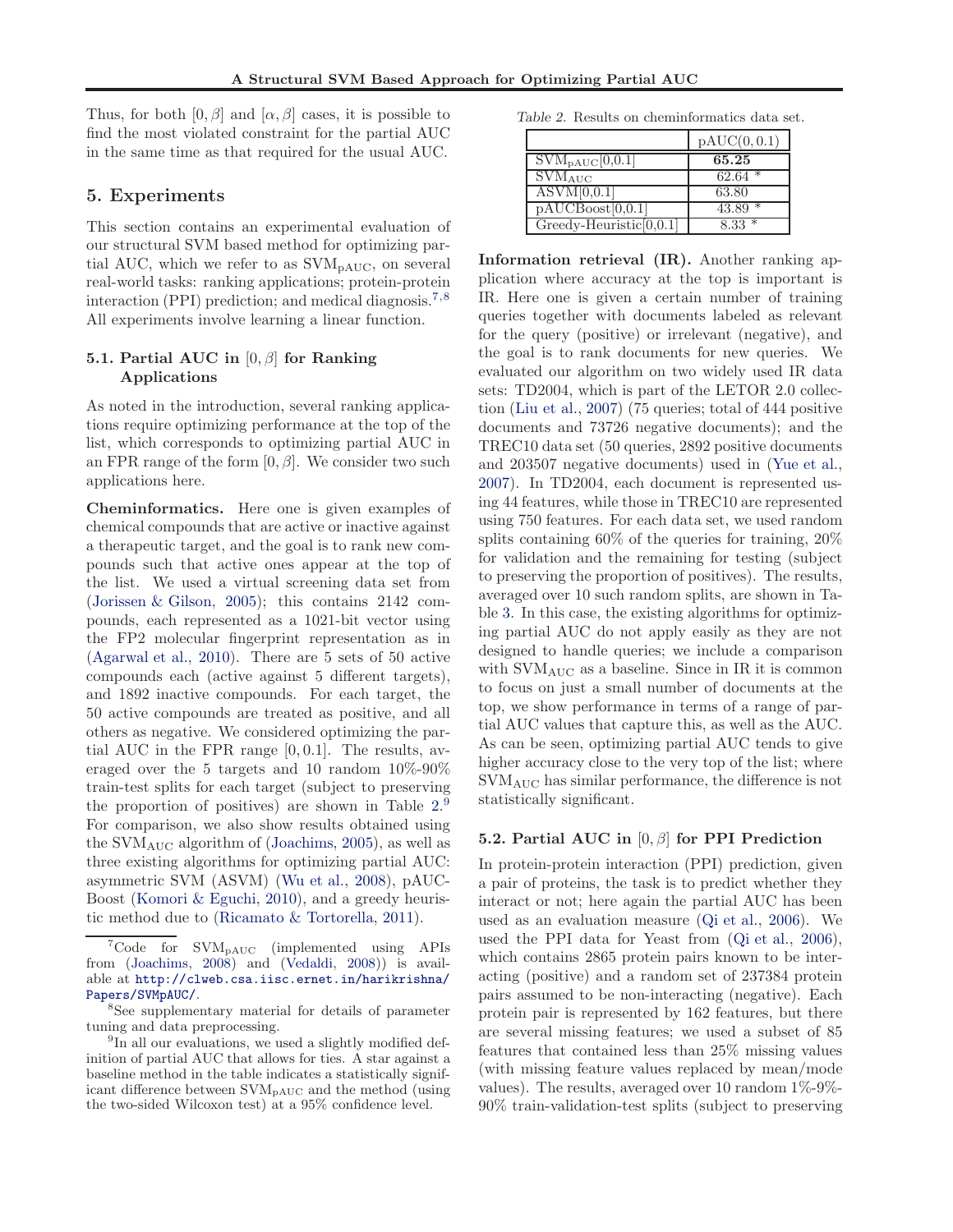A Structural SVM Based Approach for Optimizing Partial AUC

<span id="page-7-0"></span>

|                    |                                                  | pAUC(0,<br>$n_{\text{test}}$ | $\text{pAUC}(0,$<br>$n_{\rm test}$ | $\text{pAUC}(0, 0.1)$ | $\mathrm{pAUC}(0,1) = \mathrm{AUC}$ |
|--------------------|--------------------------------------------------|------------------------------|------------------------------------|-----------------------|-------------------------------------|
| <b>TD2004</b>      | $\overline{\mathrm{SVM}_{\mathrm{pAUC}}[0,0.1]}$ | 16.74                        | 30.19                              | 70.51                 | 93.95                               |
|                    | <b>SVMAUC</b>                                    | $13.62*$                     | 23.39                              | 67.60                 | 93.38                               |
| TREC <sub>10</sub> | $SVM_{\text{pAUC}}[0,0.1]$                       | $4.58\,$                     | 7.47                               | 49.07                 | 89.23                               |
|                    | $\blacksquare$ SVM <sub>AUC</sub>                | $3.85~^*$                    | 7.16                               | 50.69                 | 89.51                               |

Table 3. Results on information retrieval data sets (here  $n_{\text{test}} =$  number of negative test examples).

Table 4. Results on PPI data set.

|                                 | $\text{pAUC}(0,0.1)$ |
|---------------------------------|----------------------|
| $SVM_{\text{pAUC}}[0,0.1]$      | 51.79                |
| $\text{SVM}_{\text{AUC}}$       | $39.72*$             |
| $\overline{\text{ASVM}[0,0.1]}$ | $44.51*$             |
| pAUCBoost[0,0.1]                | $48.65*$             |
| $Greedy-Heuristic[0,0.1]$       | $47.33*$             |

the proportion of positives), are shown in Table 4. Here  $\text{SVM}_{\text{pAUC}}$  significantly outperforms all the four baseline algorithms.

### 5.3. Partial AUC in  $[\alpha, \beta]$  for Medical Diagnosis

Our final evaluation is on the KDD Cup 2008 challenge on early breast cancer detection [\(Rao et al.,](#page-8-0) [2008\)](#page-8-0). Here the task is to predict whether a given region of interest (ROI) from a breast X-ray image is malignant (positive) or benign (negative). The data set is collected from 118 malignant patients and 1594 normal patients. Four X-ray images are available for each patient; overall, there are 102294 candidate ROIs selected from these X-ray images, with each ROI represented by 117 features. In the KDD Cup challenge, performance was evaluated in terms of the partial area under the free-response operating characteristic (FROC) curve in a false positive range [0.2, 0.3] deemed clinically relevant based on radiologist surveys. The FROC curve [\(Miller,](#page-8-0) [1969](#page-8-0)) effectively uses a scaled version of the false positive rate; for our purposes, the corresponding false positive rate is obtained by re-scaling by a factor of  $s = 6848/101671$  (this is the total number of images divided by the total number of negative ROIs). Thus, the goal in our experiments was to maximize the partial AUC in the clinically relevant FPR range [0.2s, 0.3s]. The results, averaged over 10 random 5%-95% train-test splits (subject to preserving the proportion of positives) are shown in Table 5. Baselines here include SVM<sub>AUC</sub>, pAUCBoost which can optimize partial AUC over FPR ranges  $[\alpha, \beta]$ , and an extension of the greedy heuristic method in [\(Ricamato & Tortorella,](#page-8-0) [2011](#page-8-0)) to handle arbitrary FPR ranges.

#### 5.4. Run Time Analysis

Finally, we analyzed the training time of the proposed  $\text{SVM}_{\text{PAUC}}$  method for different FPR intervals. We Table 5. Results on KDD Cup 08 data set.

|                                 | pAUC(0.2s, 0.3s) |
|---------------------------------|------------------|
| $SWM_{\text{PAUC}}[0.2s, 0.3s]$ | 51.44            |
| $\text{SVM}_{\text{AUC}}$       | 50.50            |
| pAUCBoost[0.2s, 0.3s]           | $48.06*$         |
| Greedy-Heuristic [0.2s, 0.3s]   | 46.99            |

used the TREC10 data set for these experiments, focusing on FPR intervals of the form  $[0, \beta]$  for different values of  $\beta$ . Figure 4 shows (a) the average CPU time taken by the routine for finding the most violated constraint (MVC) for different values of  $\beta$ , and (b) the average number of calls to this routine. As can be seen, the average time taken to find the most violated constraint is similar for all values of  $\beta$ , demonstrating as shown in Section [4](#page-4-0) that the time complexity of this procedure for partial AUC is the same as that for full AUC  $(\beta = 1)$ ; on the other hand, the average number of calls to this procedure increases as  $\beta$  decreases, i.e. as the FPR interval becomes smaller.



Figure 4. Timing statistics for  $\text{SVM}_{\text{pAUC}}[0, \beta]$  on TREC10 data set.

# 6. Conclusion

The partial AUC is increasingly used as a performance measure in several machine learning applications. We have developed a structural SVM based method, termed SVMpAUC, for optimizing the partial AUC between any two given false positive rates with similar computational complexity as that required for optimizing the usual AUC. Our empirical evaluations on several real-world tasks indicate the proposed method indeed optimizes partial AUC in the desired false positive range, performing comparable to or better than existing baseline techniques.

Acknowledgments. Thanks to the anonymous reviewers for helpful comments. HN thanks Microsoft Research India for a partial travel grant to attend the conference. This work is supported in part by a Ramanujan Fellowship from DST to SA.